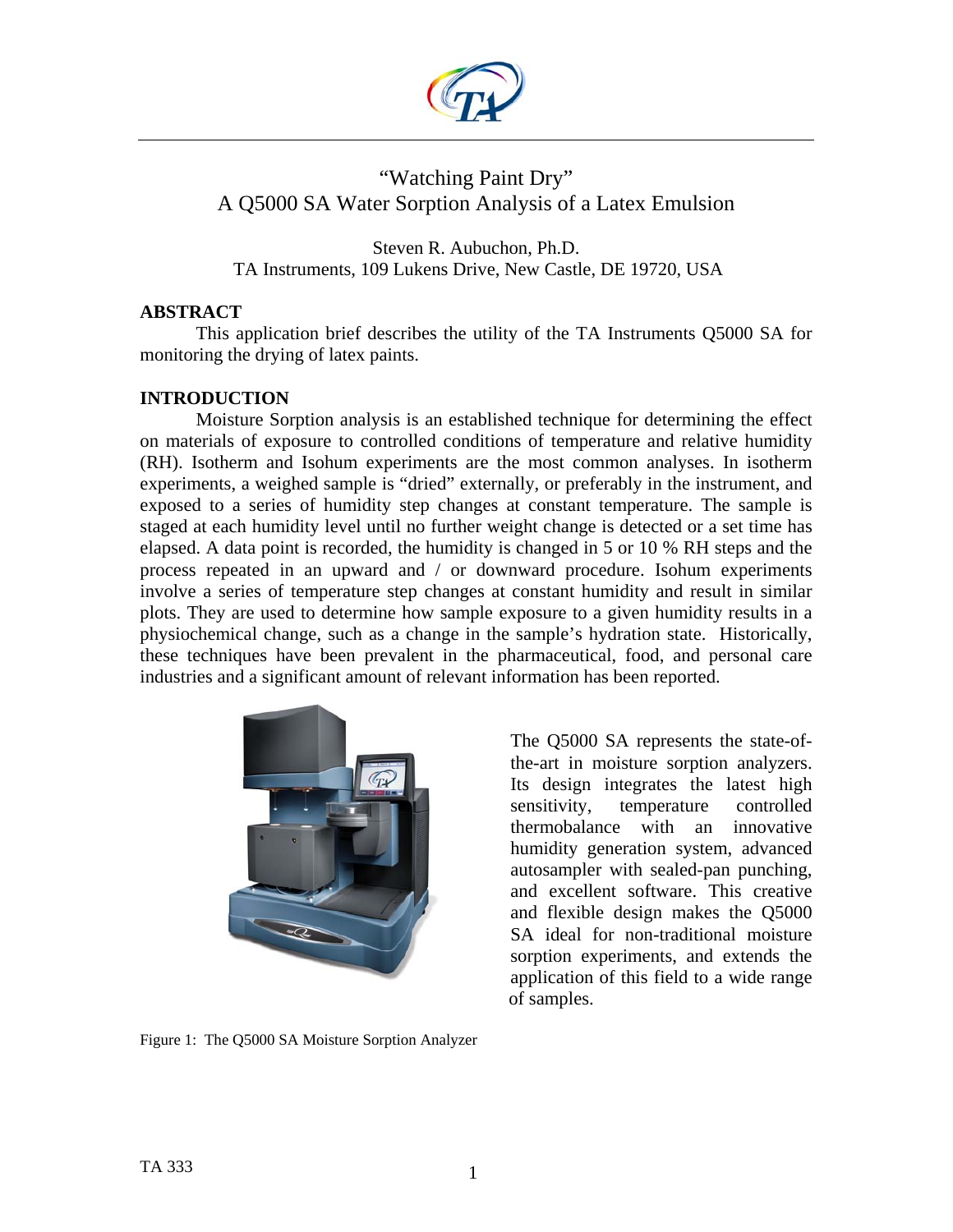#### **EXPERIMENTAL and DISCUSSION**

Latex paint is a widely used product with many applications, and as such is applied under considerably varying conditions. In most interior applications the temperature and humidity are tightly controlled, and thus the rate of drying of the paint emulsion can be accurately predicted. However, the rate of drying is highly dependent on both temperature and relative humidity. Minor variations in either (such as those experienced in typical seasonal climate change) can contribute to drastic changes in drying kinetics, which may influence product effectiveness.

In this study, a common household latex paint was analyzed using the Q5000 SA moisture sorption analyzer. The paint was initially stirred per the manufacturer's instructions. Samples were then drawn, placed into special sealed aluminum crucibles and were then loaded onto the robotic autosampler of the Q5000SA to await analysis. Just prior to insertion into the humidity chamber, the Q5000SA can automatically punch open the sealed pan (as shown in Figure 2). This ensures the sample does not "pre-dry"



Figure 2: Q5000 SA sealed pan

before gravimetric analysis is performed.

Figure 3 contains the data from the drying of the latex at 25°C, and 10%, 50% or 90% relative humidity. As the latex paint dries, the sample weight decreases: the rate of weight loss is proportional to the rate of drying. From the data in Figure 3, it is clear that the relative humidity dramatically influences the rate of drying. After 60 minutes, the sample at 10% RH has lost nearly 33% of it is initial mass, whereas the sample at 90% RH has lost only about 4%. Obviously, the sample at 90% RH would still be considered "Wet Paint" after one hour.

The data in Figure 4 represent varying both temperature and humidity. The ranges were chosen to represent realistic extremes in climatic conditions. The data suggest that while the rate of drying is affected by RH, the temperature dependence is also significant. The sample held at  $40^{\circ}$ C (104  $^{\circ}$ F) and 10% RH dries fully in about 20 minutes, whereas the sample analyzed at  $10^{\circ}$ C (50 $^{\circ}$ F) and 90% RH is far from dry after nearly 2.5 hours.

Based on the data from the Q5000 SA, the rate of drying of the latex paint samples can be precisely measured as a function of both temperature and relative humidity. This is a valuable analysis when designing paint formulations, preparing product recommendations, and predicting end-use performance. The Q5000 SA is shown to be an integral tool for these analyses.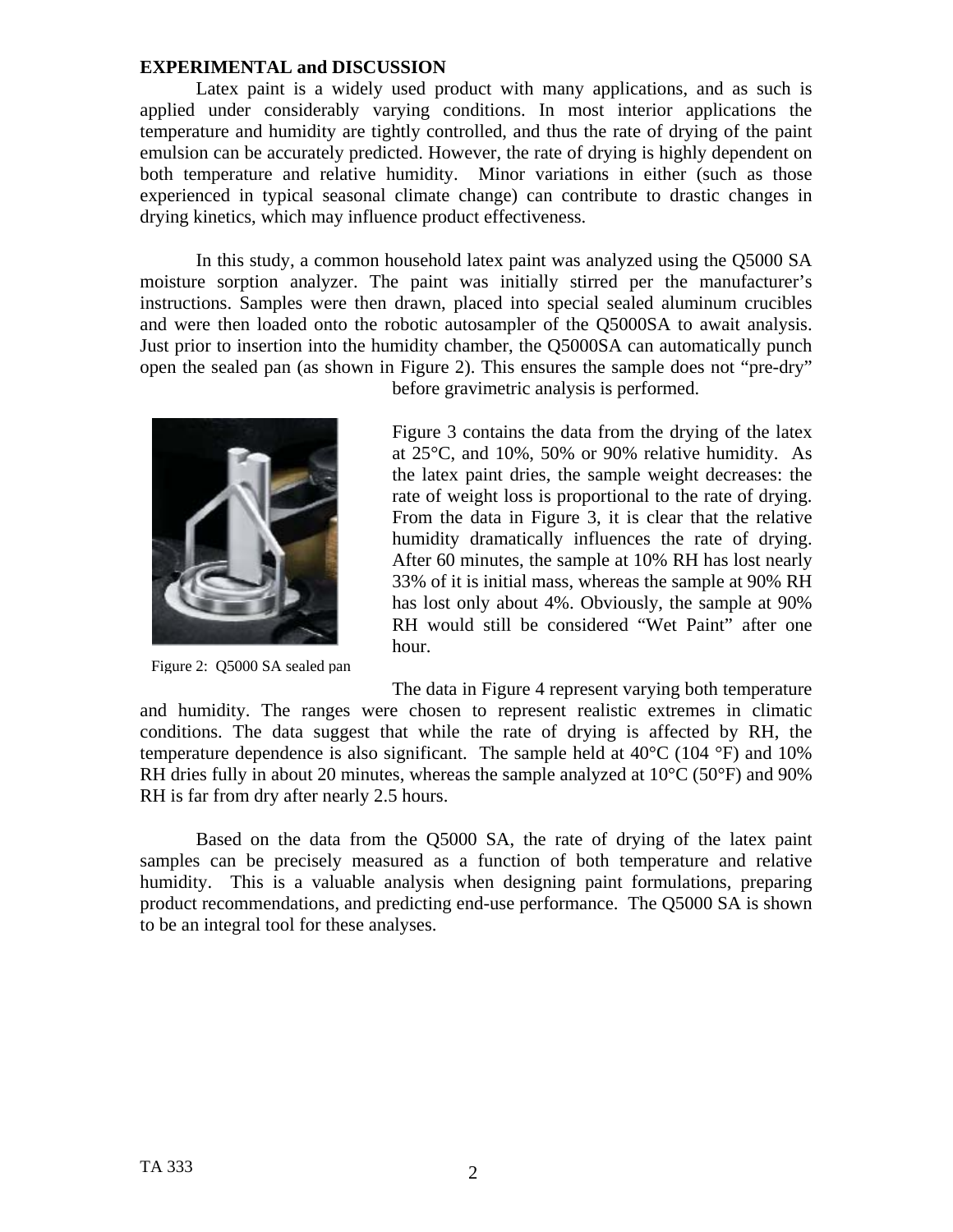

Figure 3: Drying of Latex Paint Samples at Constant Temperature and Varying Humidity



Figure 4: Drying of Latex Paint Samples at Various Combinations of Temperature and Relative Humidity